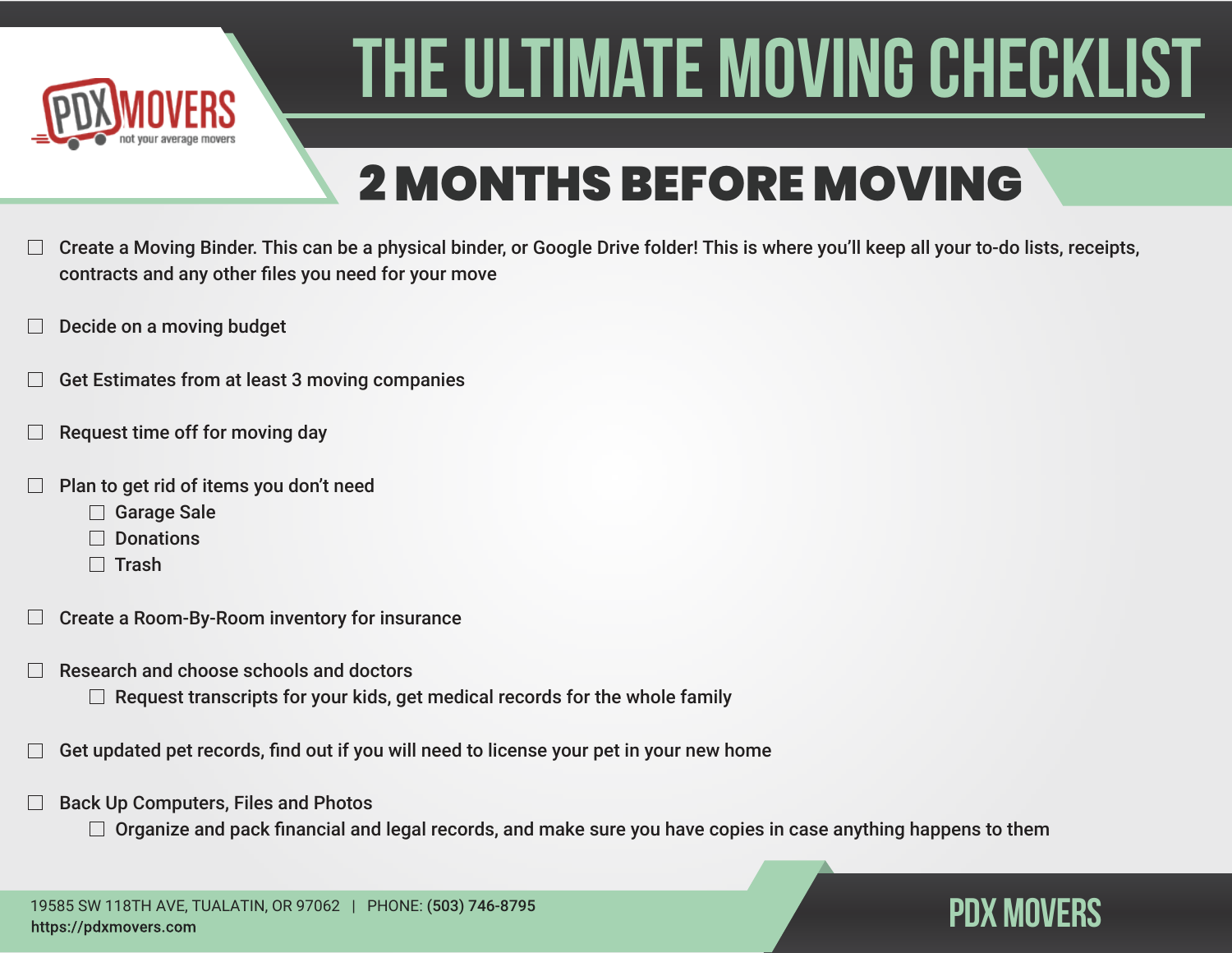

## 6 WEEKS BEFORE MOVING

- Choose your moving company
	- $\Box$  Read all contracts before you sign them
	- $\Box$  Confirm your moving company's DOT number
- Tell important parties about your move
	- $\Box$  Request a change of address from the post office
	- $\Box$  Notify your children's current schools, your doctor and other service providers
	- $\Box$  Talk to your insurance company, and find out if you need to switch or change your policy
	- $\Box$  Notify utility companies, tv and internet providers that you will need to stop or change service.
	- $\Box$  Notify subscription services about your change of address
- Measure doorways, stairways, and elevators to make sure all your furniture will fit.
- Order packing supplies, or begin collecting free boxes from friends and local businesses
- Ask if there are requirements for moving from your landlord  $\Box$  Give them your new address for your safety deposit check
- Address any important home repairs
- Have vehicles serviced if you're moving long-distance
- $\Box$  Label your moving boxes, marking those for fragile items and numbering all the boxes
- $\Box$  Pack a little bit each day to make packing easier  $\Box$  Start with items you rarely use, such as seasonal decorations!
- Research your new community
- Spend time with family and friends, especially if you are moving far away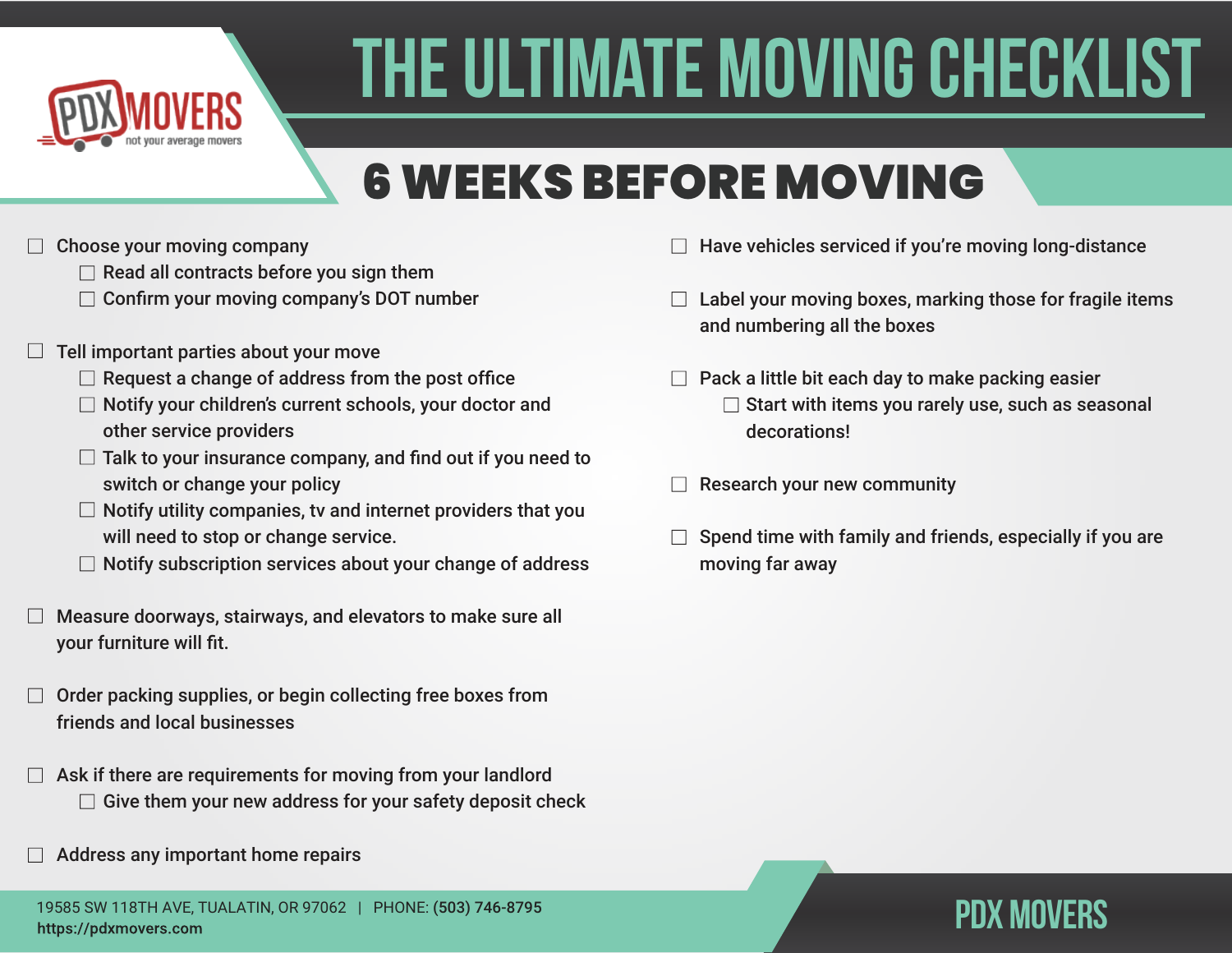

### ONE MONTH BEFORE MOVING

- Reserve your moving date with your chosen moving company
- Make travel arrangements if flying or staying in a hotel before your move
- Pack important documents such as birth certificates and passports to keep with you during the move, so they are easy to get to if you need them!
- Plan out where furniture will be in your new home.
	- $\Box$  Measure furniture and room dimensions if possible, to create a layout
- Fill any prescriptions you need and make sure you'll have enough to last until you have a new doctor/pharmacy
- Transfer your bank and credit card accounts to your new address
- Set up tv and internet accounts for your new home
	- $\Box$  Schedule any required installations and a start date
- Confirm parking options for your moving truck you may need a permit for moving day.
- Purchase moving insurance: this will protect your belongings en route!
- Start the process of enrolling your kids in their chosen school
- Make a moving day playlist!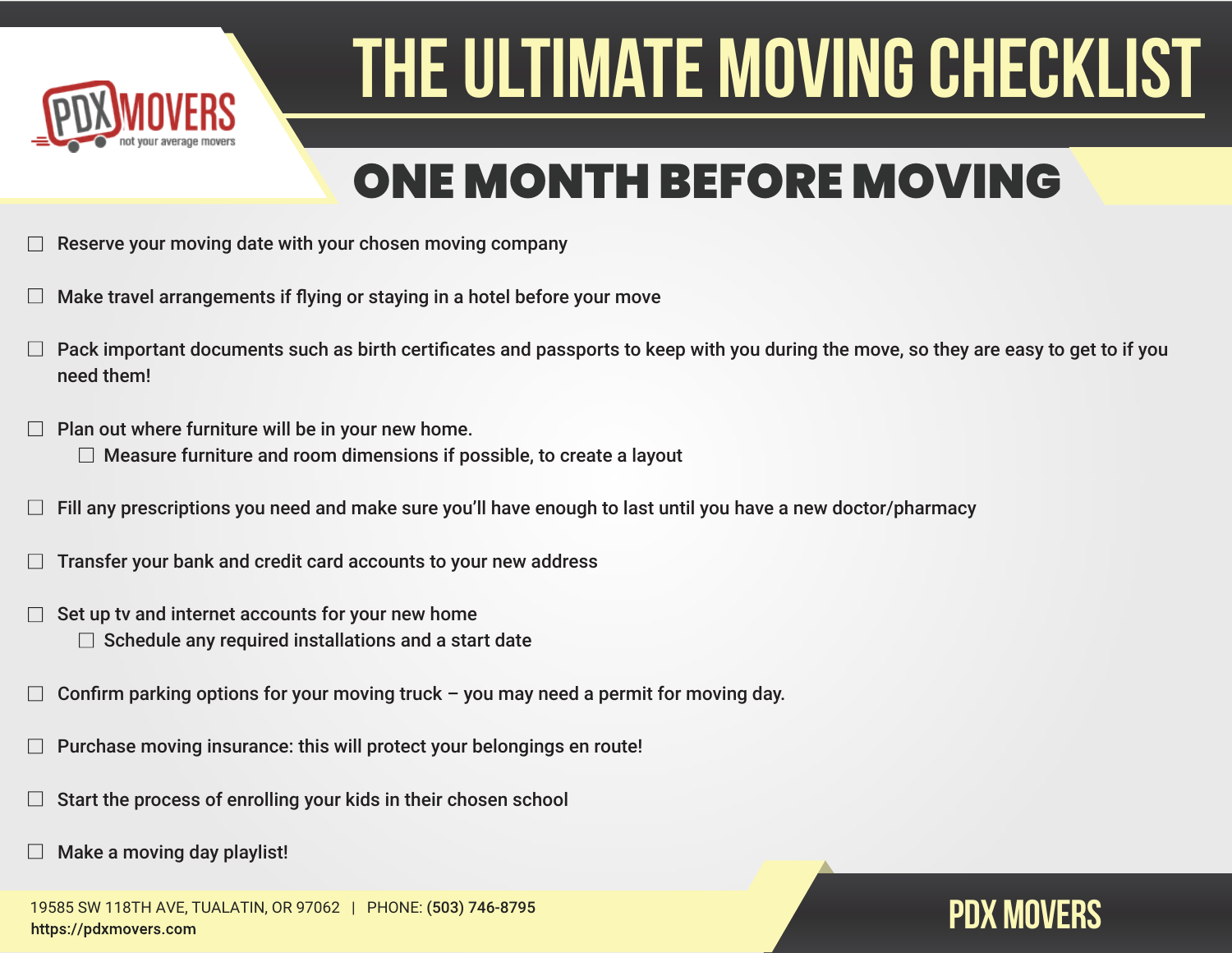

### 2 WEEKS BEFORE MOVING

- Confirm your move in day with your real estate agent
- Confirm moving day plans with your moving company
- Begin packing in earnest
	- $\Box$  Create a list of the items in each box, and keep it in your moving binder
- Return library books and anything you've borrowed from friends
- Collect anything you've loaned to friends, things in storage and anything you have in safety deposit boxes
- Discontinue regular services like newspaper delivery, trash pick-up and lawn service.
- Schedule servicing for any appliances that are moving with you
- Make a moving plan for large items, such as your swing set, trampoline and satellite TV antenna
	- $\Box$  If you have house plants, decide how they will be shipped
- Make a "Moving Day Bag"
	- $\Box$  Include snacks for the drive, clothes, medications, toiletries and any electronics you will need. These will go with you, not on the truck!
- Confirm the end date for utilities, phone and tv services at your current residence.
- $\Box$  Confirm the start date for services in your new home!
- Cancel or transfer your gym membership
- Start using up food in your pantry and freezer.  $\Box$  Don't buy much at the store right now; you don't want to have to throw out food on moving day, or pay extra to move nonperishable foods.
- $\Box$  Arrange for child and pet care during your move to keep them safe and happy
- Have your mail forwarded
- Clean outdoor furniture and bring it inside, so it is clean for the move.
- Have a moving party! Celebrate with friends about this new chapter in your life!
- $\Box$ **Important:** DISPOSE of flammable items, bleach, cleaning fluids and aerosol cans. DO NOT pack these.
- $\Box$ **For Social Security Beneficiaries:** change your address for benefits within 10 days of moving by notifying the SSA, the department of Veterans Affairs and the IRS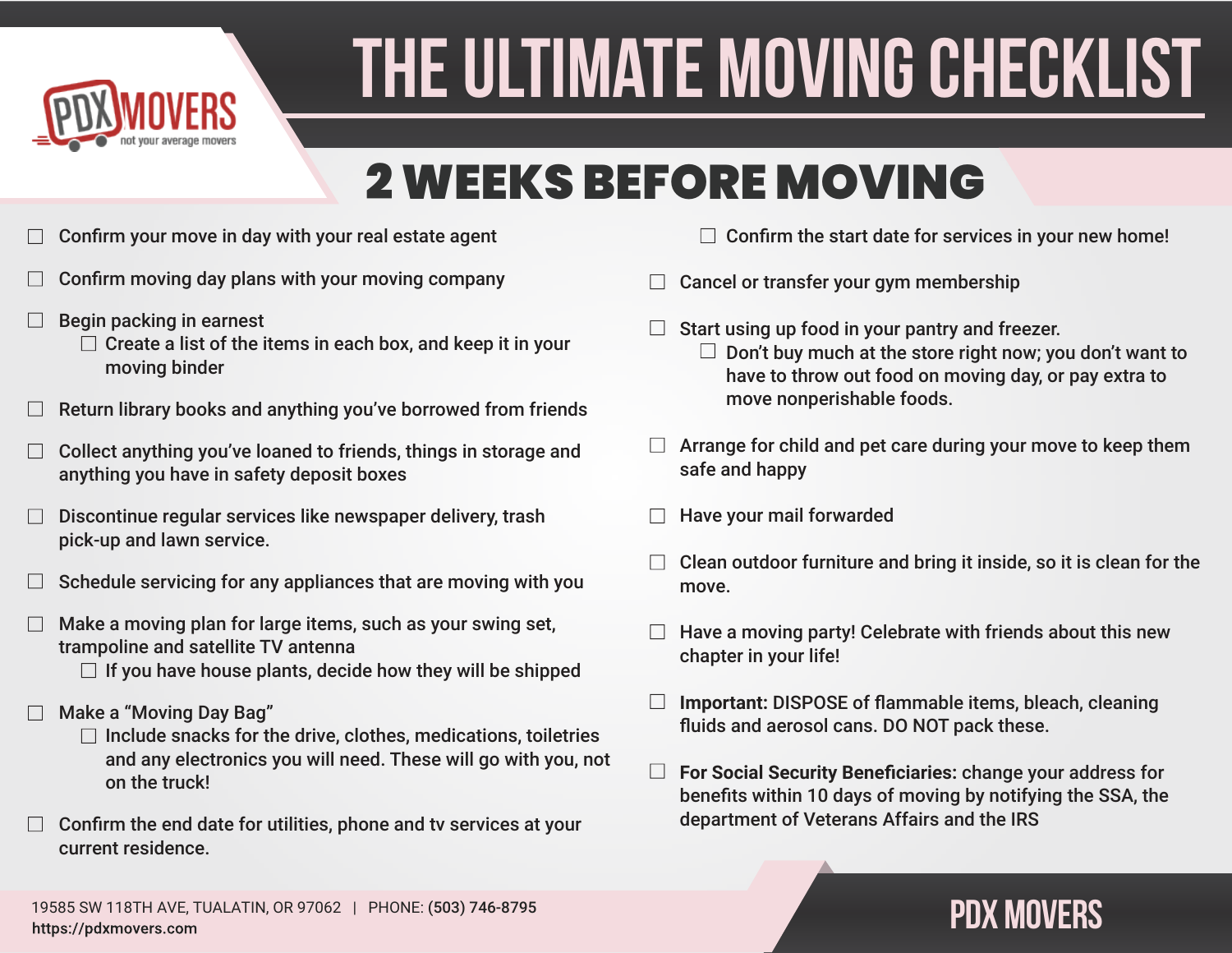

## THE WEEK OF YOUR MOVE

- Use up all your frozen foods, or gift them to family and friends
	- $\Box$  Clean out your refrigerator. If moving the fridge, defrost and dry before moving day
	- $\Box$  Donate nonperishable foods that you can't take with you.
- Take out cash for tipping your moving crew
- Finish packing everything but the essentials to get you to moving day
- Confirm your travel plans
- Say goodbye to neighbors
- Begin cleaning empty rooms
	- $\Box$  Double check shelves and closets for any items you've missed
- Collect keys and garage door openers to give to your real estate agent for the new owners
- Check the weather for your moving day, and be prepared for rain or snow
- Take photos of your home for insurance purposes, just in case!
- Make sure your credit card company knows you are moving. Purchases in a new location can cause your card to be flagged or declined!
- $\Box$  Pack a suitcase to live out of for the last couple days before the move (and until you've unpacked the rest of your clothes in your new home)
- Schedule a final walkthrough of your home with the real estate agent
- Dispose of any debris you are leaving behind
- Pack outdoor items. Be sure to drain gasoline from any outdoor equipment!
- Make a "worst case scenario" plan in case your movers run late
- Pack supplies that you'll need immediately in a separate box to be unloaded first at your new home.
- Drain your outdoor hose, as well as the hoses for your washing machine and ice maker, if taking appliances with you.

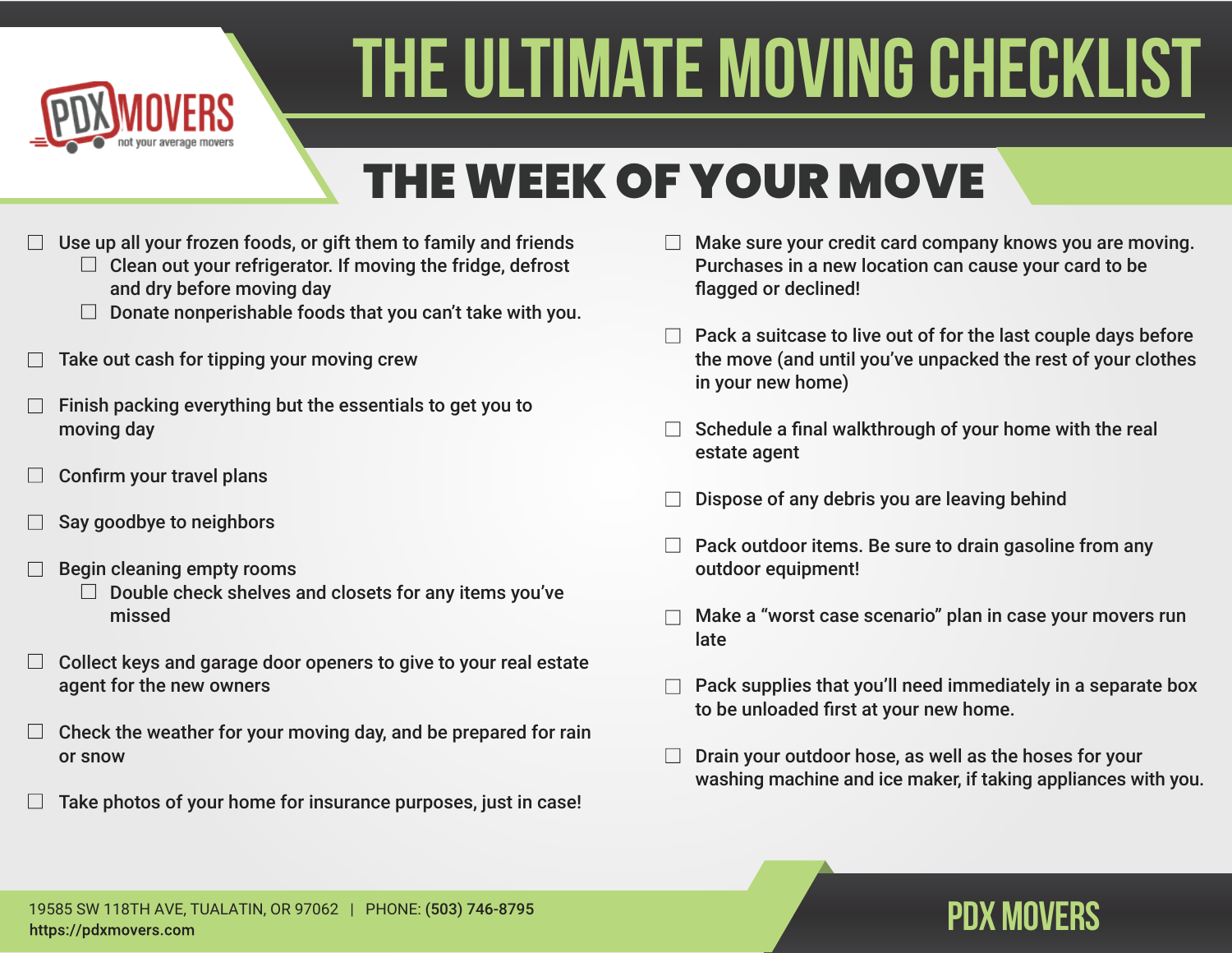

### MOVING DAY

- Check all your boxes, make sure they are properly closed and labeled
- Double-check your home to make sure you didn't miss anything!
- Plan to be home when your movers arrive
	- $\Box$  Check the USDOT number on the side of your moving truck. It must match the number on the contract you signed! This will help you avoid moving scams.
- Protect your floors and carpets
- Sign the movers' inventory list and get a copy to ensure that nothing is lost en route.
- Turn off lights, lock all windows and doors as you leave. If you are renting, drop off your keys with your building manager!
- Make sure you have your "moving day bag" with enough supplies to hold you over until the unpacking is complete
- Get to your new home early and check that utilities are connected
- Make a safe path for movers to navigate
- Remember to tip your movers!
- Thank your real estate agent
- Make your bed, unpack the necessities and take a nap! You did it!!

19585 SW 118TH AVE, TUALATIN, OR 97062 | PHONE: (503) 746-8795 https://pdxmovers.com